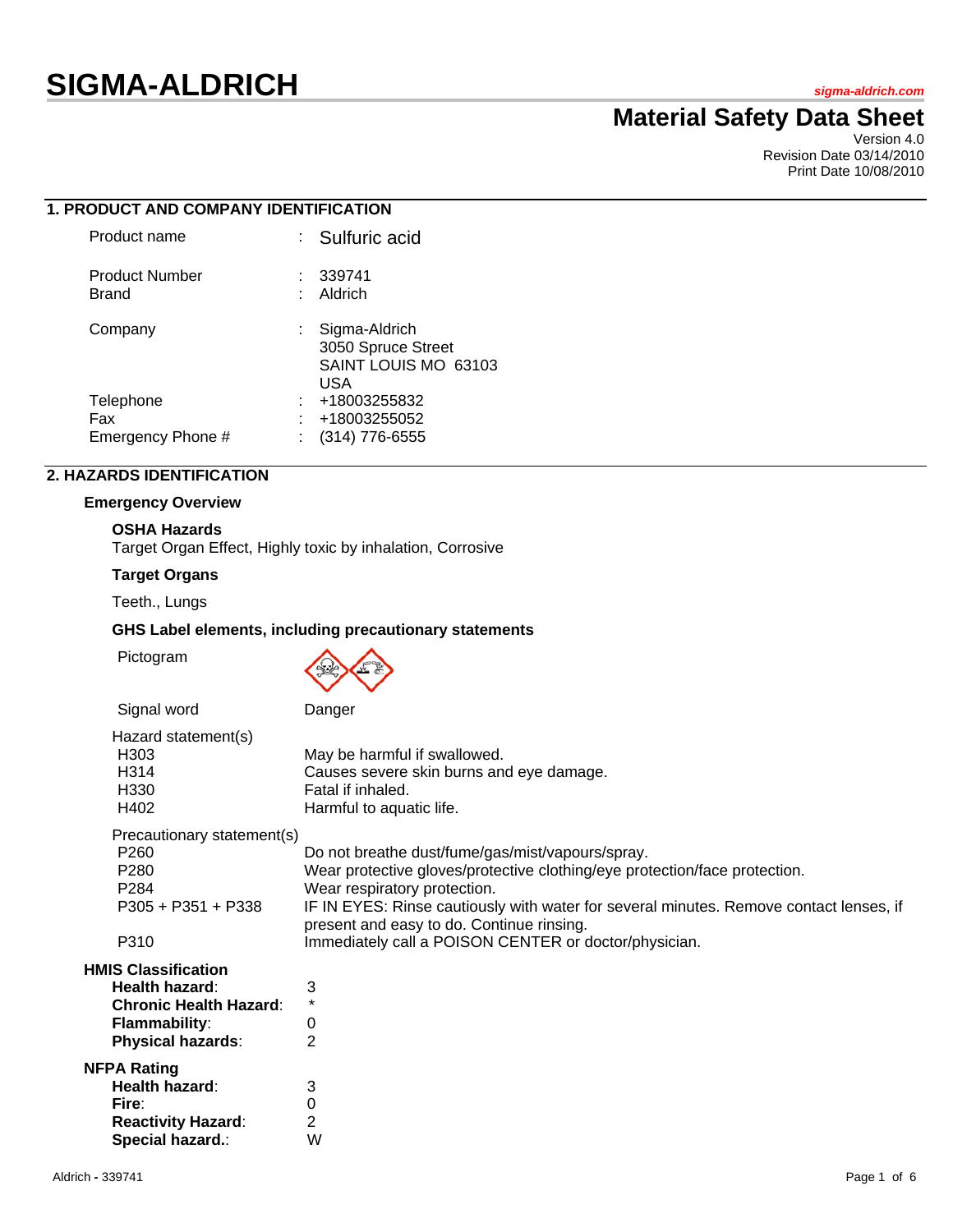# **Potential Health Effects**

| <b>Inhalation</b> | May be fatal if inhaled. Material is extremely destructive to the tissue of the mucous<br>membranes and upper respiratory tract. |
|-------------------|----------------------------------------------------------------------------------------------------------------------------------|
| <b>Skin</b>       | May be harmful if absorbed through skin. Causes skin burns.                                                                      |
| <b>Eyes</b>       | Causes eye burns.                                                                                                                |
| Ingestion         | May be harmful if swallowed. Causes burns.                                                                                       |

# **3. COMPOSITION/INFORMATION ON INGREDIENTS**

| Formula<br>Molecular Weight | : $H_2O_4S$<br>98.08 g/mol |              |               |
|-----------------------------|----------------------------|--------------|---------------|
| CAS-No.                     | EC-No.                     | Index-No.    | Concentration |
| Sulfuric acid               |                            |              |               |
| 7664-93-9                   | 231-639-5                  | 016-020-00-8 | ۰             |

#### **4. FIRST AID MEASURES**

#### **General advice**

Consult a physician. Show this safety data sheet to the doctor in attendance.Move out of dangerous area.

#### **If inhaled**

If breathed in, move person into fresh air. If not breathing give artificial respiration Consult a physician.

#### **In case of skin contact**

Take off contaminated clothing and shoes immediately. Wash off with soap and plenty of water. Consult a physician.

#### **In case of eye contact**

Continue rinsing eyes during transport to hospital.Rinse thoroughly with plenty of water for at least 15 minutes and consult a physician.

#### **If swallowed**

Do NOT induce vomiting. Never give anything by mouth to an unconscious person. Rinse mouth with water. Consult a physician.

# **5. FIRE-FIGHTING MEASURES**

#### **Suitable extinguishing media**

Use water spray, alcohol-resistant foam, dry chemical or carbon dioxide.

#### **Special protective equipment for fire-fighters**

Wear self contained breathing apparatus for fire fighting if necessary.

# **6. ACCIDENTAL RELEASE MEASURES**

#### **Personal precautions**

Use personal protective equipment. Avoid breathing vapors, mist or gas. Ensure adequate ventilation. Evacuate personnel to safe areas.

#### **Environmental precautions**

Do not let product enter drains.

#### **Methods and materials for containment and cleaning up**

Soak up with inert absorbent material and dispose of as hazardous waste. Keep in suitable, closed containers for disposal.

# **7. HANDLING AND STORAGE**

#### **Precautions for safe handling**

Avoid inhalation of vapour or mist. Normal measures for preventive fire protection.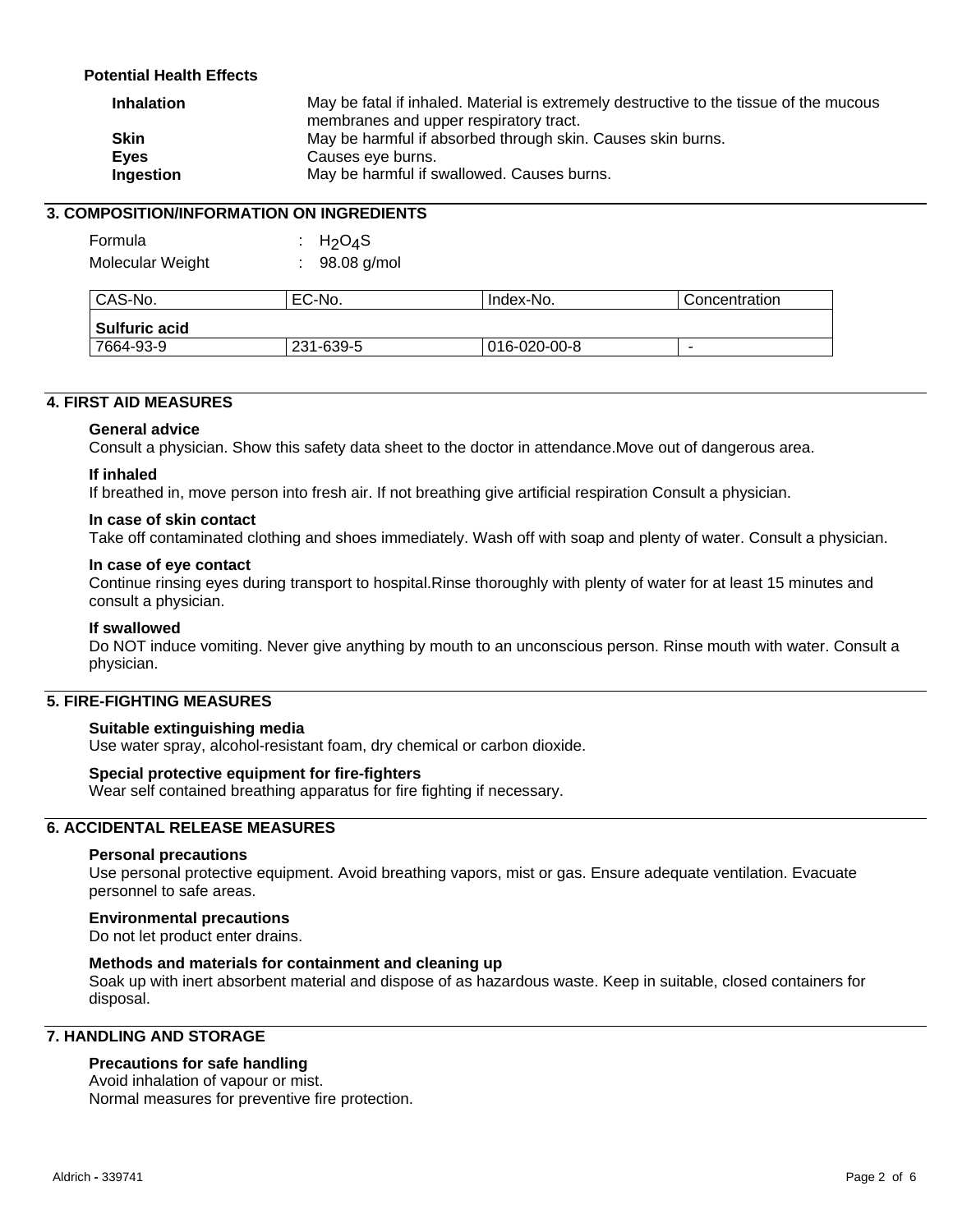#### **Conditions for safe storage**

Keep container tightly closed in a dry and well-ventilated place. Containers which are opened must be carefully resealed and kept upright to prevent leakage.

# **8. EXPOSURE CONTROLS/PERSONAL PROTECTION**

#### **Components with workplace control parameters**

| Components    | CAS-No.                                  | Value      | Control<br>parameters                                                                          | Update     | <b>Basis</b>                                                                                  |
|---------------|------------------------------------------|------------|------------------------------------------------------------------------------------------------|------------|-----------------------------------------------------------------------------------------------|
| Sulfuric acid | 7664-93-9                                | TWA        | $0.2 \text{ mg/m}$ 3                                                                           | 2004-01-01 | USA, ACGIH Threshold Limit Values<br>(TLV)                                                    |
| Remarks       | ACGIH 2004 Adoption<br>Thoracic fraction |            | Refers to Appendix A -- Carcinogens.<br>Sulfuric acid contained in strong inorganic acid mists |            |                                                                                               |
|               |                                          | <b>TWA</b> | 1 mg/m $3$                                                                                     | 1989-03-01 | USA, OSHA - TABLE Z-1 Limits for Air<br>Contaminants - 1910.1000                              |
|               |                                          | <b>TWA</b> | 1 mg/m $3$                                                                                     | 1993-06-30 | <b>USA. Occupational Exposure Limits</b><br>(OSHA) - Table Z-1 Limits for Air<br>Contaminants |

#### **Personal protective equipment**

#### **Respiratory protection**

Where risk assessment shows air-purifying respirators are appropriate use a full-face respirator with multi-purpose combination (US) or type ABEK (EN 14387) respirator cartridges as a backup to engineering controls. If the respirator is the sole means of protection, use a full-face supplied air respirator. Use respirators and components tested and approved under appropriate government standards such as NIOSH (US) or CEN (EU).

#### **Hand protection**

Handle with gloves.

#### **Eye protection**

Tightly fitting safety goggles. Faceshield (8-inch minimum).

#### **Skin and body protection**

Choose body protection according to the amount and concentration of the dangerous substance at the work place.

#### **Hygiene measures**

Handle in accordance with good industrial hygiene and safety practice. Wash hands before breaks and at the end of workday.

# **9. PHYSICAL AND CHEMICAL PROPERTIES**

#### **Appearance**

| Form                  | liquid                                      |
|-----------------------|---------------------------------------------|
| Safety data           |                                             |
| pH                    | 1.2 at 5 $g/l$                              |
| Melting point         | 3 °C (37 °F)                                |
| Boiling point         | 290 °C (554 °F) - lit.                      |
| Flash point           | not applicable                              |
| Ignition temperature  | no data available                           |
| Lower explosion limit | no data available                           |
| Upper explosion limit | no data available                           |
| Vapour pressure       | 1.33 hPa (1.00 mmHg) at 145.8 °C (294.4 °F) |
| Density               | 1.84 g/cm3 at 25 °C (77 °F)                 |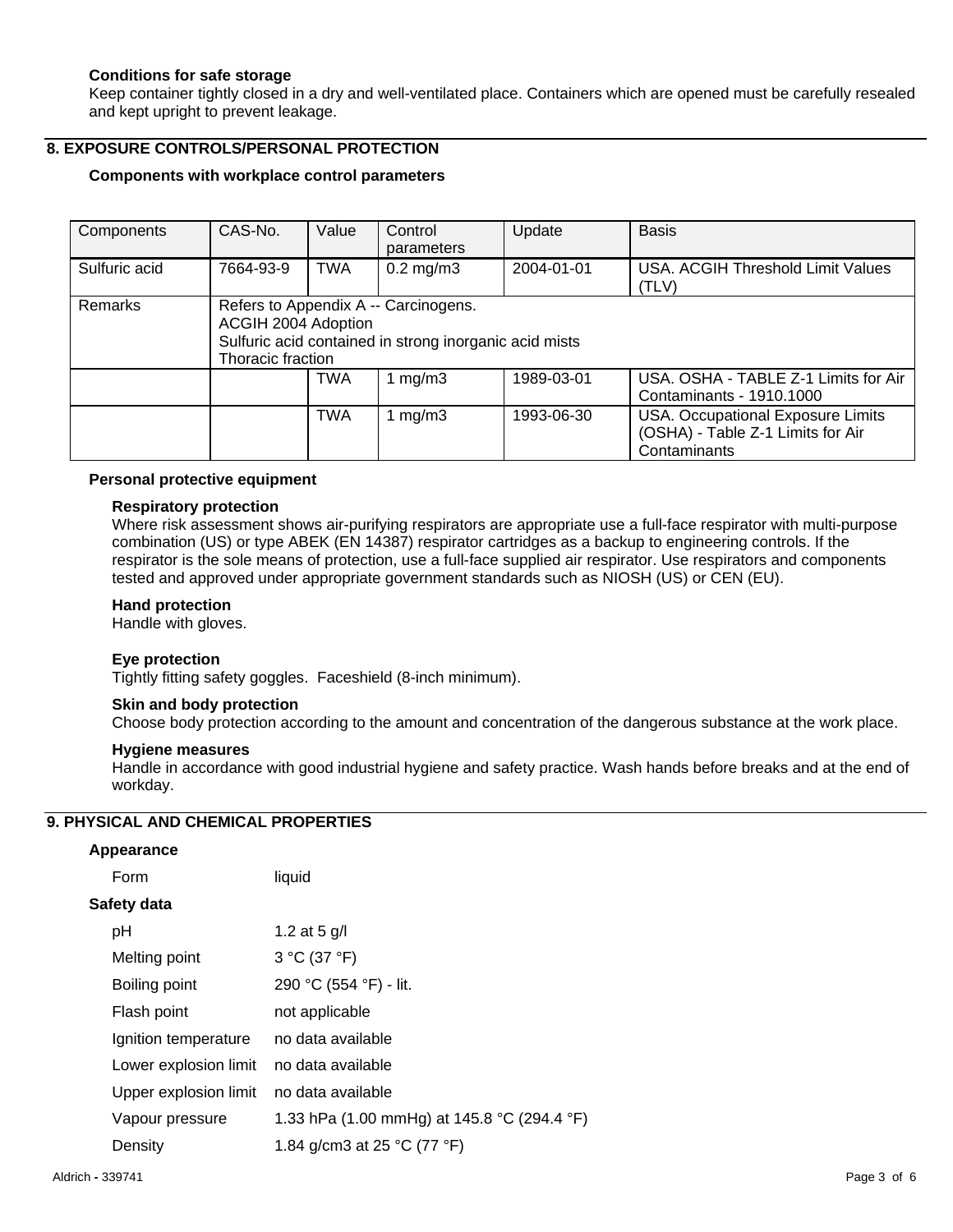| Water solubility | soluble        |
|------------------|----------------|
| Relative vapour  | 3.39           |
| density          | $-(Air = 1.0)$ |

# **10. STABILITY AND REACTIVITY**

#### **Chemical stability**

Stable under recommended storage conditions.

# **Possibility of hazardous reactions**

Reacts violently with water.

# **Conditions to avoid**

no data available

## **Materials to avoid**

Bases, Halides, Organic materials, Carbides, fulminates, Nitrates, picrates, Cyanides, Chlorates, alkali halides, Zinc salts, permanganates, e.g. potassium permanganate, Hydrogen peroxide, Azides, Perchlorates., Nitromethane, phosphorous, Reacts violently with:, cyclopentadiene, cyclopentanone oxime, nitroaryl amines, hexalithium disilicide, phosphorous(III) oxide, Powdered metals

#### **Hazardous decomposition products**

Hazardous decomposition products formed under fire conditions. - Sulphur oxides

# **11. TOXICOLOGICAL INFORMATION**

#### **Acute toxicity**

LD50 Oral - rat - 2,140 mg/kg

LC50 Inhalation - rat - 2 h - 510 mg/m3

#### **Skin corrosion/irritation**

Skin - rabbit - Extremely corrosive and destructive to tissue.

# **Serious eye damage/eye irritation**

Eyes - rabbit - Severe eye irritation

#### **Respiratory or skin sensitization**  no data available

#### **Germ cell mutagenicity**

#### **Carcinogenicity**

The International Agency for Research on Cancer (IARC) has determined that occupational exposure to strong-inorganicacid mists containing sulfuric acid is carcinogenic to humans (group 1).

- IARC: No component of this product present at levels greater than or equal to 0.1% is identified as probable, possible or confirmed human carcinogen by IARC.
- ACGIH: No component of this product present at levels greater than or equal to 0.1% is identified as a carcinogen or potential carcinogen by ACGIH.
- NTP: No component of this product present at levels greater than or equal to 0.1% is identified as a known or anticipated carcinogen by NTP.
- OSHA: No component of this product present at levels greater than or equal to 0.1% is identified as a carcinogen or potential carcinogen by OSHA.

#### **Reproductive toxicity**

**Specific target organ toxicity - single exposure (GHS)**  no data available

**Specific target organ toxicity - repeated exposure (GHS)**  no data available

**Aspiration hazard**  no data available

Aldrich **-** 339741 Page 4 of 6 **Potential health effects**<br>Aldrich - 339741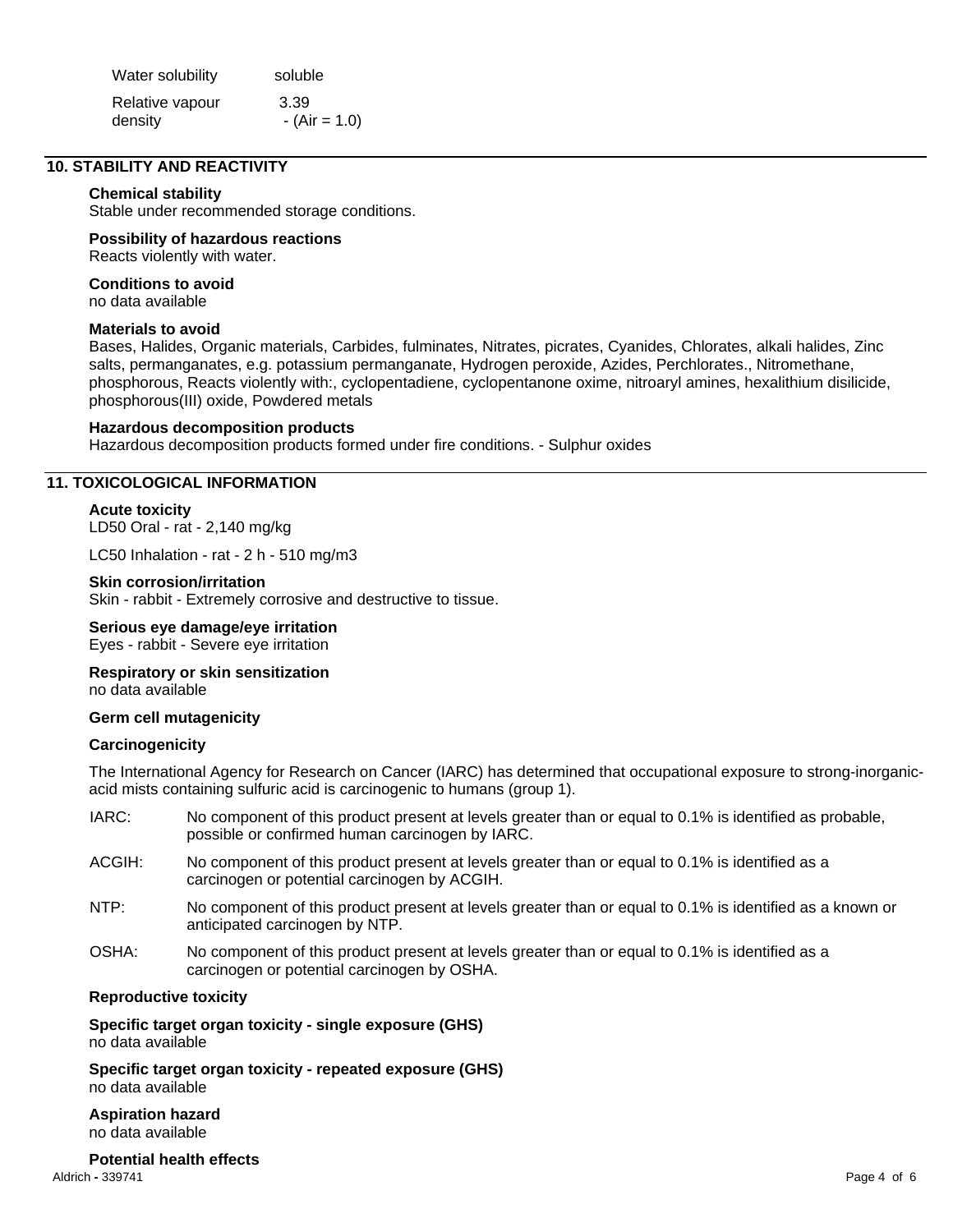| <b>Inhalation</b> | May be fatal if inhaled. Material is extremely destructive to the tissue of the mucous |
|-------------------|----------------------------------------------------------------------------------------|
|                   | membranes and upper respiratory tract.                                                 |
| Ingestion         | May be harmful if swallowed. Causes burns.                                             |
| <b>Skin</b>       | May be harmful if absorbed through skin. Causes skin burns.                            |
| <b>Eyes</b>       | Causes eye burns.                                                                      |

#### **Signs and Symptoms of Exposure**

Material is extremely destructive to tissue of the mucous membranes and upper respiratory tract, eyes, and skin., spasm, inflammation and edema of the larynx, spasm, inflammation and edema of the bronchi, pneumonitis, pulmonary edema, burning sensation, Cough, wheezing, laryngitis, Shortness of breath, Headache, Nausea, Vomiting, Pulmonary edema. Effects may be delayed., To the best of our knowledge, the chemical, physical, and toxicological properties have not been thoroughly investigated.

#### **Additional Information**

RTECS: WS5600000

# **12. ECOLOGICAL INFORMATION**

#### **Toxicity**

Toxicity to fish LC50 - Gambusia affinis (Mosquito fish) - 42 mg/l - 96 h

#### **Persistence and degradability**  no data available

**Bioaccumulative potential**  no data available

**Mobility in soil**  no data available

**PBT and vPvB assessment**  no data available

#### **Other adverse effects**

no data available

# **13. DISPOSAL CONSIDERATIONS**

#### **Product**

Observe all federal, state, and local environmental regulations. Contact a licensed professional waste disposal service to dispose of this material. Dissolve or mix the material with a combustible solvent and burn in a chemical incinerator equipped with an afterburner and scrubber.

#### **Contaminated packaging**

Dispose of as unused product.

#### **14. TRANSPORT INFORMATION**

# **DOT (US)**

| UN-Number: 1830 Class: 8<br>Proper shipping name: Sulfuric acid<br>Reportable Quantity (RQ): 1000 lbs<br>Marine pollutant: No<br>Poison Inhalation Hazard: No | Packing group: II |                  |
|---------------------------------------------------------------------------------------------------------------------------------------------------------------|-------------------|------------------|
| <b>IMDG</b><br>UN-Number: 1830 Class: 8<br>Proper shipping name: SULPHURIC ACID<br>Marine pollutant: No                                                       | Packing group: II | EMS-No: F-A, S-B |
| <b>IATA</b><br>UN-Number: 1830 Class: 8<br>Proper shipping name: Sulphuric acid                                                                               | Packing group: II |                  |